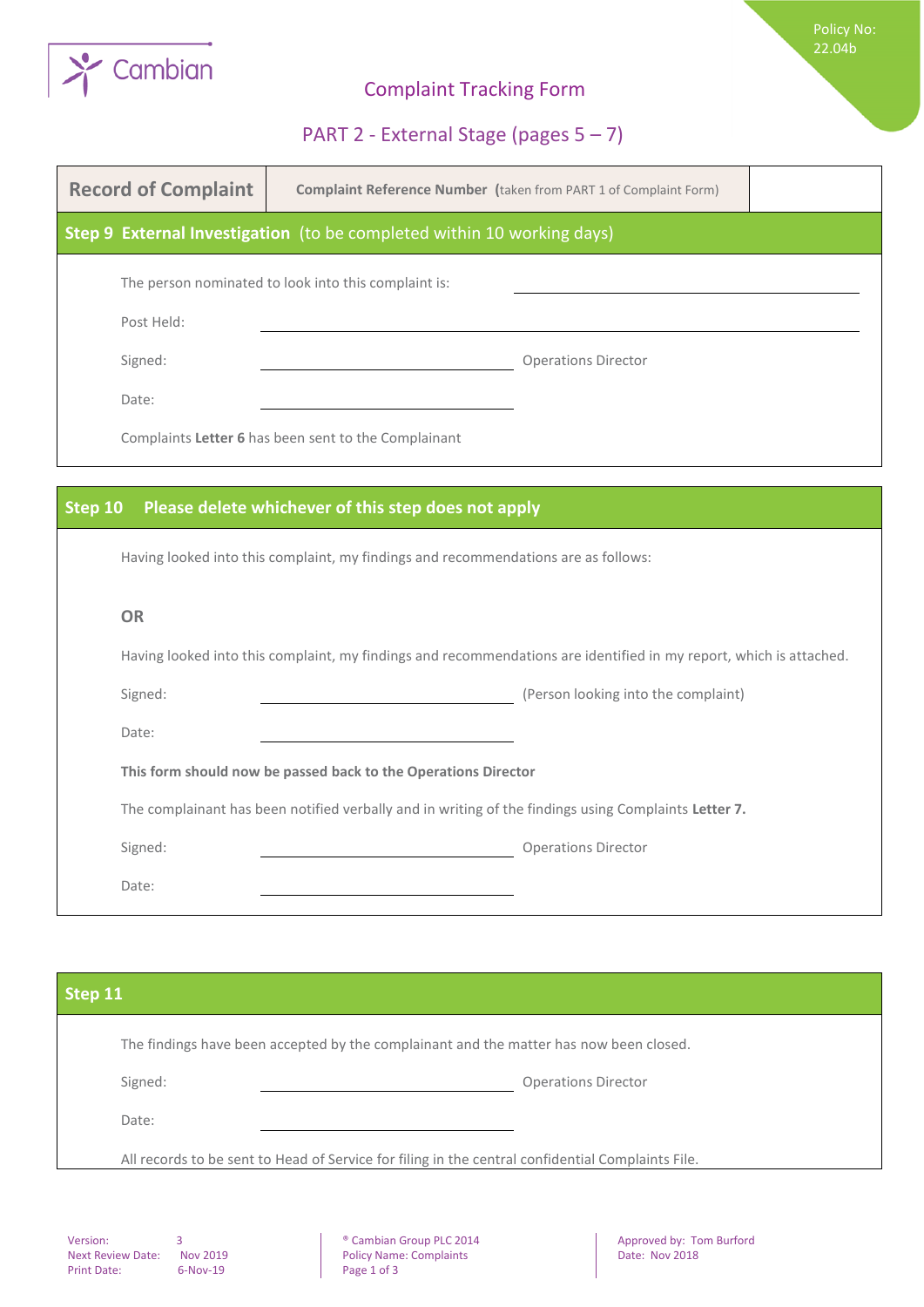

Policy No: 22.04b

| Step 12 |                                                                                                                                                                                                             |            |  |  |
|---------|-------------------------------------------------------------------------------------------------------------------------------------------------------------------------------------------------------------|------------|--|--|
|         | The findings have NOT been accepted by the complainant for the following reasons:                                                                                                                           |            |  |  |
|         |                                                                                                                                                                                                             |            |  |  |
|         |                                                                                                                                                                                                             |            |  |  |
|         |                                                                                                                                                                                                             |            |  |  |
|         | The Appeal stage has now commenced                                                                                                                                                                          |            |  |  |
|         | The Appeals Panel comprises the following, none of whom have had any prior involvement or are connected in any<br>way to the complaint and one of whom is independent of Cambian Group (indicate with an *) |            |  |  |
|         | (Name)                                                                                                                                                                                                      | (Position) |  |  |
| Chair:  | (Name)                                                                                                                                                                                                      | (Position) |  |  |
|         | (Name)                                                                                                                                                                                                      | (Position) |  |  |
|         | Complaints Letter 8 has been sent to the Complainant                                                                                                                                                        |            |  |  |

| Step 13 | Please delete whichever of this step does not apply                                                   |
|---------|-------------------------------------------------------------------------------------------------------|
|         | The findings of the Appeal Panel are as follows:                                                      |
|         |                                                                                                       |
|         |                                                                                                       |
|         | The recommendations of the Appeal Panel are as follows:                                               |
|         |                                                                                                       |
|         |                                                                                                       |
|         | <b>OR</b>                                                                                             |
|         | The findings and recommendations of the Appeal Panel are identified in the report, which is attached. |
|         | <b>Operations Director</b><br>Signed:                                                                 |
|         | Date:                                                                                                 |